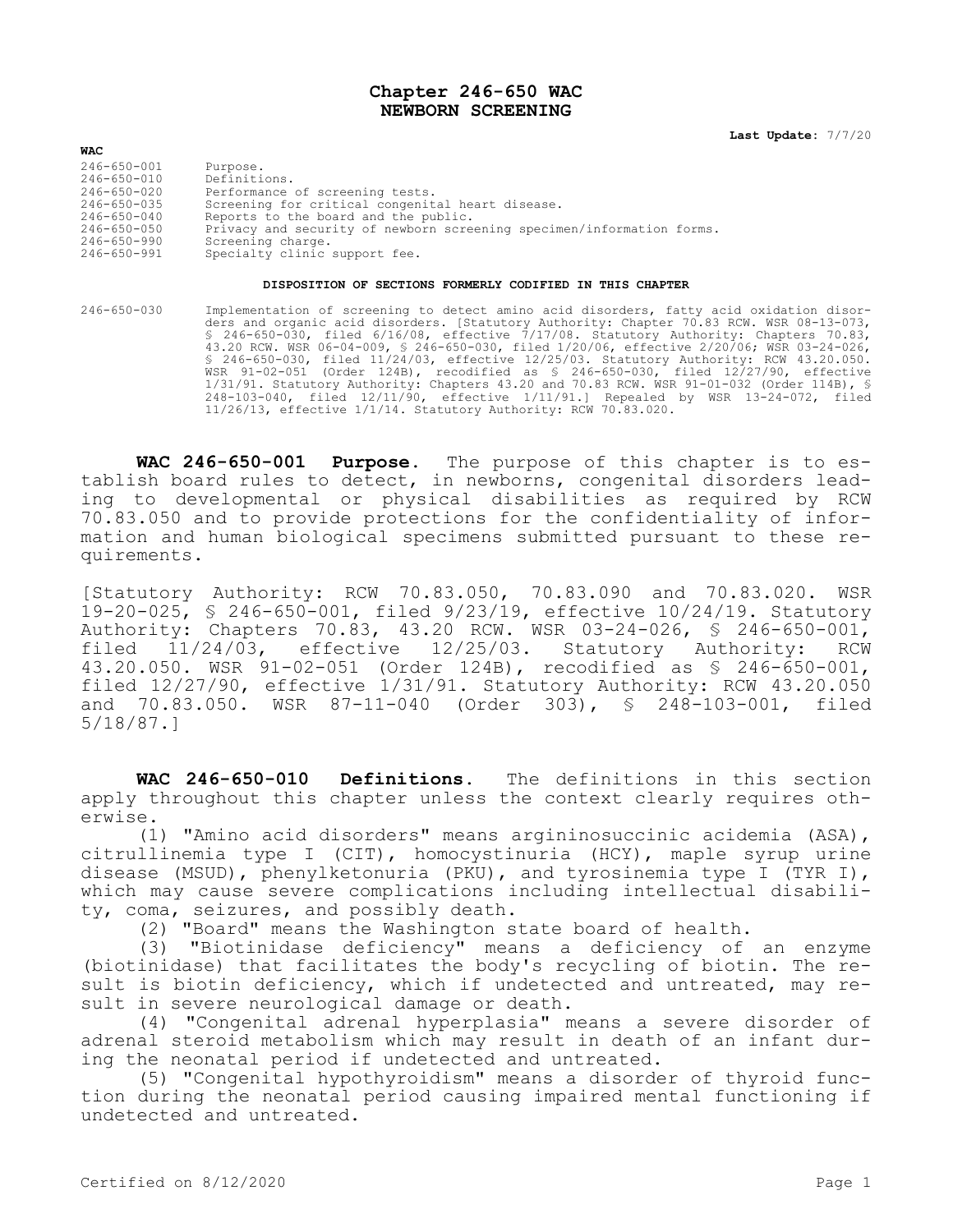(6) "Critical congenital heart disease" means an abnormality in the structure or function of the heart that exists at birth, causes severe, life-threatening symptoms, and requires medical intervention within the first year of life.

(7) "Cystic fibrosis" means a life-shortening disorder caused by mutations in the gene encoding the cystic fibrosis transmembrane conductance regulator (CFTR), a transmembrane protein involved in ion transport. Affected individuals suffer from chronic, progressive pulmonary disease and nutritional deficits. Early detection and enrollment in a comprehensive care system provides improved outcomes and avoids the significant nutritional and growth deficits that are evident when diagnosed later.

(8) "Department" means the Washington state department of health.

(9) "Fatty acid oxidation disorders" means carnitine uptake defect (CUD), long-chain L-3-OH acyl-CoA dehydrogenase deficiency (LCHADD), medium-chain acyl-CoA dehydrogenase deficiency (MCADD), trifunctional protein deficiency (TFP), and very long-chain acyl-CoA dehydrogenase deficiency (VLCADD). These disorders can lead to hypoglycemia and metabolic crises resulting in serious damage affecting the brain, liver, heart, eyes, muscle, and possibly death.

(10) "Galactosemia" means a deficiency of enzymes that help the body convert the simple sugar galactose into glucose resulting in a buildup of galactose and galactose-1-PO<sub>4</sub> in the blood. If undetected and untreated, accumulated galactose-1-PO<sub>4</sub> may cause significant tissue and organ damage often leading to sepsis and death.

(11) "Hemoglobinopathies" means a group of hereditary blood disorders caused by genetic alteration of hemoglobin which results in characteristic clinical and laboratory abnormalities and which leads to developmental impairment or physical disabilities.

(12) "Newborn" means an infant born in any setting in the state of Washington.

(13) "Newborn screening specimen/information form" means a form provided by the department for collecting a newborn's dried blood spots and information used to screen for congenital disorders under this chapter. This includes the filter paper portion and associated dried blood spots.

(14) "Mucopolysaccharidosis I (MPS-I)" means a multisystem disorder caused by mutations in the alpha-L-iduronidase gene in which a lysosomal enzyme is deficient, leading to accumulation of mucopolysaccharides (a type of carbohydrate) and other metabolites. This includes Hurler, Hurler-Scheie, and Scheie syndromes.

(15) "Organic acid disorders" means 3-OH 3-CH3 glutaric aciduria (HMG), beta-ketothiolase deficiency (BKT), glutaric acidemia type I (GA 1), isovaleric acidemia (IVA), methylmalonic acidemia (CblA,B), methylmalonic acidemia (mutase deficiency) (MUT), multiple carboxylase deficiency (MCD), and propionic acidemia (PROP). These disorders can lead to metabolic crises resulting in severe nerve damage, physical damage, and possibly death.

(16) "Pompe disease" means a neuromuscular disorder caused by mutations in the acid glucosidase gene which result in reduced or absent activity of the acid alpha glucosidase enzyme.

(17) "Significant screening test result" means a laboratory test result indicating a suspicion of abnormality and requiring diagnostic evaluation of the involved infant for a specific congenital disorder.

(18) "Severe combined immunodeficiency (SCID)" means a group of congenital disorders characterized by profound deficiencies in T- and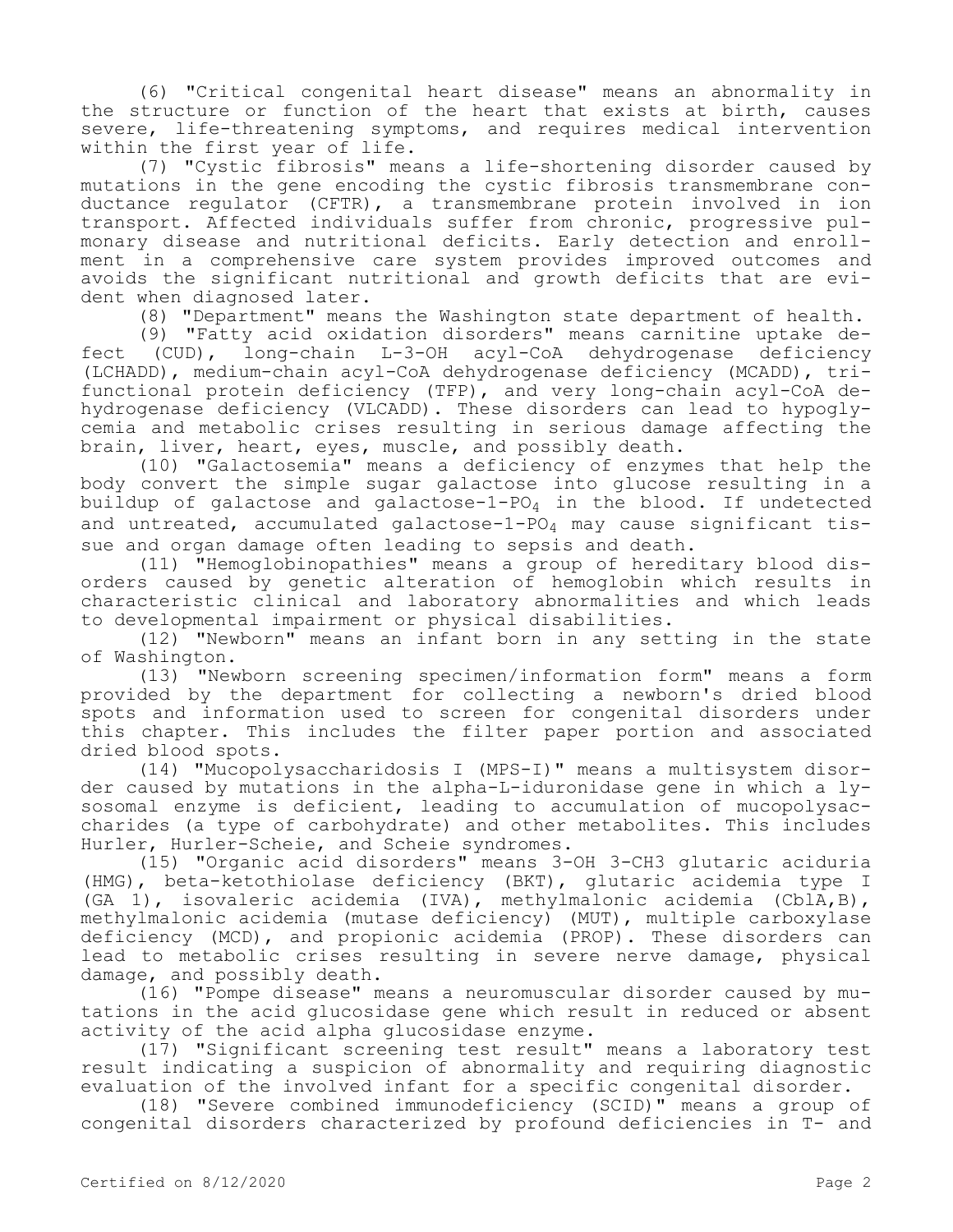B- lymphocyte function. This results in very low or absent production of the body's primary infection fighting processes that, if left untreated, results in severe recurrent, and often life-threatening infections within the first year of life.

(19) "Spinal muscular atrophy (SMA)" means a genetic disorder caused by mutations in the survival motor neuron 1 (SMN1) gene, which impairs the function of the survival motor neuron (SMN) protein. This results in the loss of motor neurons and causes progressive atrophy of skeletal muscles.

(20) "X-linked adrenoleukodystrophy (X-ALD)" means a peroxisomal disorder caused by mutations in the ABCD1 gene located on the X chromosome. If untreated this can lead to adrenocortical deficiency, damage to the nerve cells of the brain, paralysis of the lower limbs, mental decline, disability, or death.

[Statutory Authority: RCW 70.83.030, 70.83.050, and 70.83.020. WSR 20-15-032, § 246-650-010, filed 7/7/20, effective 8/7/20. Statutory Authority: RCW 70.83.050, 70.83.090 and RCW 70.83.020. WSR 19-20-025, § 246-650-010, filed 9/23/19, effective 10/24/19. Statutory Authority: RCW 70.83.050 and 70.83.020. WSR 18-01-024, § 246-650-010, filed 12/8/17, effective 3/1/18. Statutory Authority: Chapter 70.83 RCW. WSR 14-21-017, § 246-650-010, filed 10/2/14, effective 11/2/14. Statutory Authority: RCW 70.83.020. WSR 13-24-072, § 246-650-010, filed 11/26/13, effective 1/1/14. Statutory Authority: Chapter 70.83 RCW. WSR 08-13-073, § 246-650-010, filed 6/16/08, effective 7/17/08. Statutory Authority: Chapters 70.83, 43.20 RCW. WSR 06-04-009, § 246-650-010, filed 1/20/06, effective 2/20/06; WSR 03-24-026, § 246-650-010, filed 11/24/03, effective 12/25/03. Statutory Authority:<br>RCW 43.20.050. WSR 91-02-051 (Order 124B), recodified as \$  $91-02-051$  (Order 124B), recodified as § 246-650-010, filed 12/27/90, effective 1/31/91. Statutory Authority: Chapters 43.20 and 70.83 RCW. WSR 91-01-032 (Order 114B), § 248-103-010, filed 12/11/90, effective 1/11/91. Statutory Authority: RCW 43.20.050 and 70.83.050. WSR 87-11-040 (Order 303), § 248-103-010, filed 5/18/87.]

**WAC 246-650-020 Performance of screening tests.** (1) Hospitals and other providers of birth and delivery services or neonatal care to infants shall:

(a) Inform parents or guardians, by providing a departmental information pamphlet or by other means, of:

(i) The purpose of screening newborns for congenital disorders;

(ii) Disorders of concern as listed in WAC  $246-650-020(2)$ ;

(iii) The requirement for newborn screening;

(iv) The legal right of parents or guardians to refuse testing because of religious tenets or practices as specified in RCW 70.83.020; and

(v) The specimen storage, retention and access requirements specified in WAC 246-650-050.

(b) Obtain a blood specimen for laboratory testing as specified by the department from each newborn no later than forty-eight hours following birth.

(c) Use department-approved newborn screening specimen/information forms and directions for obtaining specimens.

(d) Enter all identifying and related information required on the newborn screening specimen/information form following directions of the department.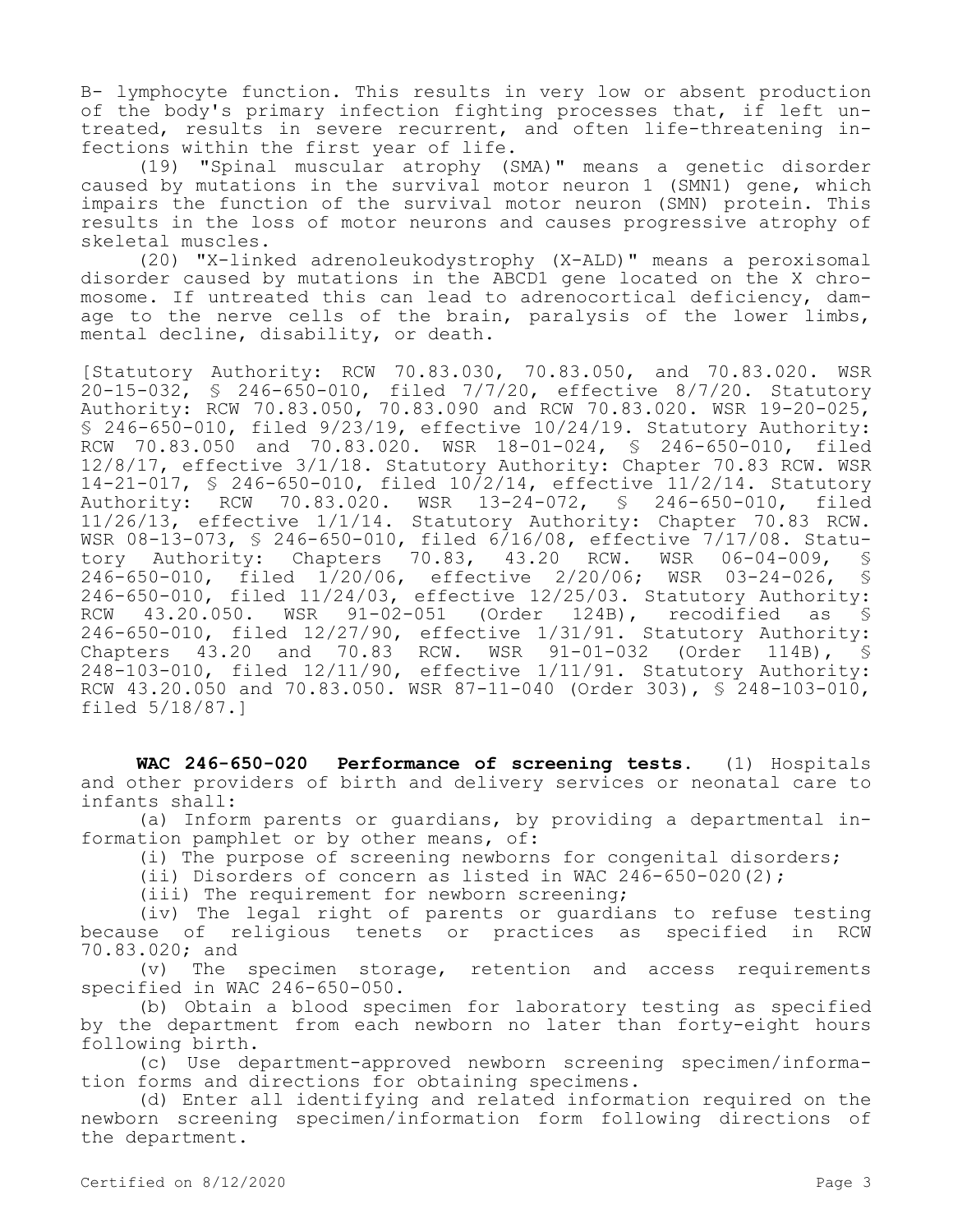(e) In the event a parent or guardian refuses to allow newborn screening, obtain signatures from parents or guardians on the newborn screening specimen/information form.

(f) Forward the newborn screening specimen/information form with dried blood spots or signed refusal to the Washington state public health laboratory so that it will be received no later than seventytwo hours following collection of the specimen, excluding any day that the state laboratory is closed.

(2) Upon receipt of specimens, the department shall:

(a) Record the time and date of receipt;

(b) Perform appropriate screening tests for:

(i) Amino acid disorders;

(ii) Biotinidase deficiency;

(iii) Congenital hypothyroidism;

(iv) Congenital adrenal hyperplasia;

(v) Cystic fibrosis;

(vi) Fatty acid oxidation disorders;

(vii) Galactosemia;

(viii) Hemoglobinopathies;

(ix) Mucopolysaccharidosis type I (MPS-I);

(x) Organic acid disorders;

(xi) Pompe disease;

(xii) Severe combined immunodeficiency (SCID);

(xiii) Spinal muscular atrophy (SMA);

(xiv) X-linked adrenoleukodystrophy (X-ALD).

(c) Report significant screening test results to the infant's attending health care provider or parent or guardian if an attending health care provider cannot be identified; and

(d) Offer diagnostic and treatment resources to health care providers attending infants with significant screening test results within limits determined by the department.

(3) Once the department notifies the attending health care provider of significant screening test results, the attending health care provider shall notify the department of the date upon which the results were disclosed to the parent or guardian of the infant. This requirement expires January 1, 2020.

[Statutory Authority: RCW 70.83.030, 70.83.050, and 70.83.020. WSR 20-15-032, § 246-650-020, filed 7/7/20, effective 8/7/20. Statutory Authority: RCW 70.83.050, 70.83.090 and RCW 70.83.020. WSR 19-20-025, § 246-650-020, filed 9/23/19, effective 10/24/19. Statutory Authority: RCW 70.83.050 and 70.83.020. WSR 18-01-024, § 246-650-020, filed 12/8/17, effective 3/1/18. Statutory Authority: Chapter 70.83 RCW. WSR 14-21-017, § 246-650-020, filed 10/2/14, effective 11/2/14. Statutory Authority: RCW 70.83.020. WSR 13-24-072, § 246-650-020, filed 11/26/13, effective 1/1/14. Statutory Authority: Chapter 70.83 RCW. WSR 08-13-073, § 246-650-020, filed 6/16/08, effective 7/17/08. Statutory Authority: Chapters 70.83, 43.20 RCW. WSR 06-04-009, § 246-650-020, filed 1/20/06, effective 2/20/06; WSR 03-24-026, § 246-650-020, filed 11/24/03, effective 12/25/03. Statutory Authority:<br>RCW 43.20.050 and 70.83.050. WSR 92-02-019 (Order 225B), § 43.20.050 and 70.83.050. WSR 92-02-019 (Order 225B), § 246-650-020, filed 12/23/91, effective 1/23/92. Statutory Authority: RCW 43.20.050. WSR 91-02-051 (Order 124B), recodified as § 246-650-020, filed 12/27/90, effective 1/31/91. Statutory Authority: Chapters 43.20 and 70.83 RCW. WSR 91-01-032 (Order 114B), § 248-103-020, filed 12/11/90, effective 1/11/91. Statutory Authority: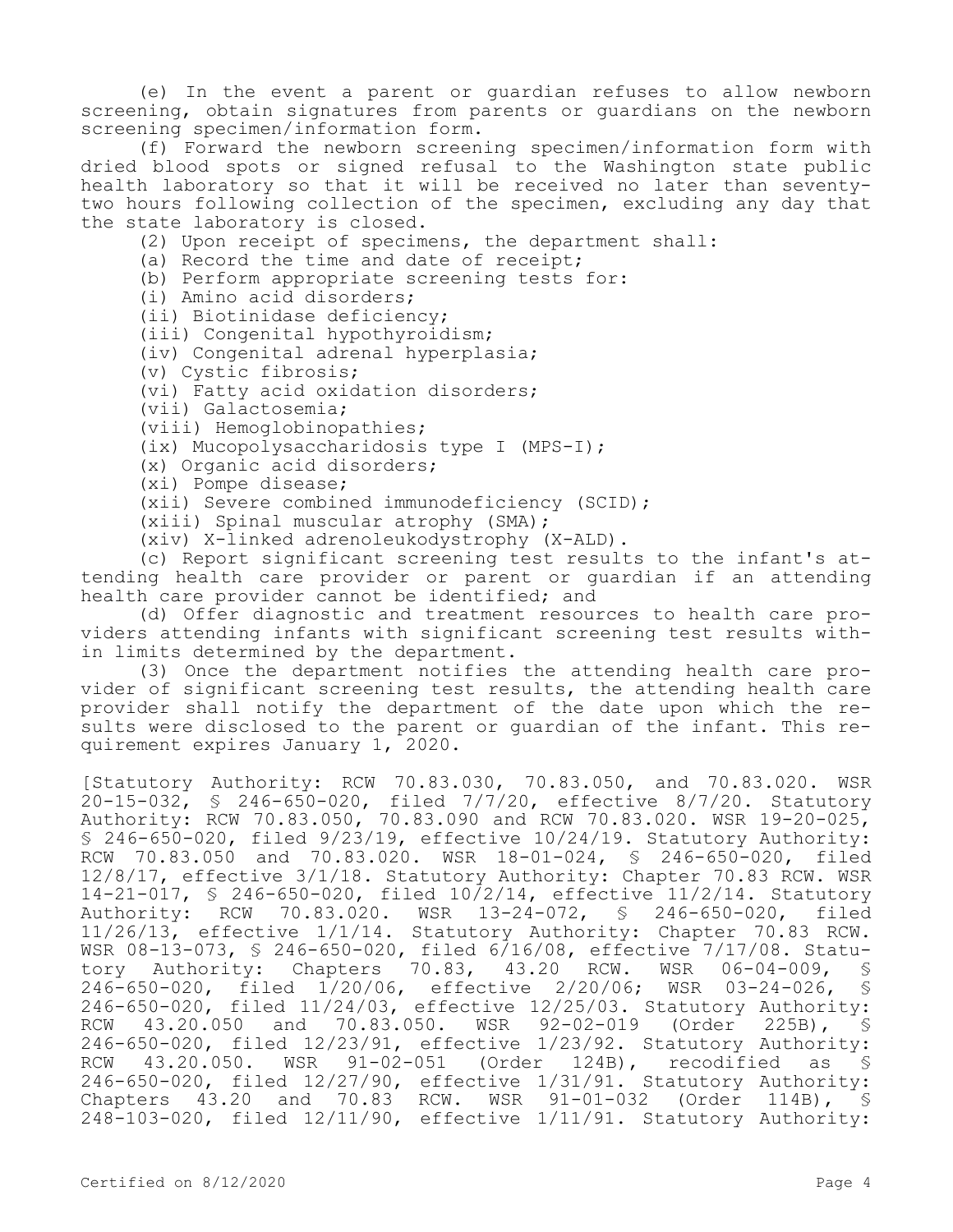RCW 43.20.050 and 70.83.050. WSR 87-11-040 (Order 303), § 248-103-020, filed 5/18/87.]

**WAC 246-650-035 Screening for critical congenital heart disease.**  (1) Prior to a hospital discharge of a newborn, the hospital shall ensure that:

(a) A licensed health care provider perform critical congenital heart disease screening on the newborn using pulse oximetry according to recommended American Academy of Pediatrics guidelines;

(b) Record the results of the critical congenital heart disease screening test in the newborn's medical record; and

(c) If the screening test indicates a suspicion of abnormality, refer the newborn for appropriate care and report the test results to the newborn's attending health care provider and parent, parents, or guardian.

(2)(a) Except as provided in (b) of this subsection, a health care provider attending a birth outside of a hospital shall, between twenty-four and forty-eight hours after the birth of the newborn:

(i) Perform critical congenital heart disease screening on the newborn using pulse oximetry according to recommended American Academy of Pediatrics guidelines;

(ii) Record the results of the critical congenital heart disease screening test in the newborn's medical record; and

(iii) If the screening test indicates a suspicion of abnormality, refer the newborn for appropriate care and report the test results to the newborn's attending health care provider and parents or guardians.

(b) If the health care provider does not perform the test required in (a) of this subsection because he or she does not possess the proper equipment, the health care provider shall notify the parents or guardians in writing that the health care provider was unable to perform the test and that the newborn should be tested by another health care provider no sooner than twenty-four hours after the birth, but no later than forty-eight hours after the birth.

(3) A health care provider may not test a newborn as required by this section if the parents or guardians object to the test based on religious beliefs.

[Statutory Authority: RCW 70.83.050, 70.83.090 and RCW 70.83.020. WSR 19-20-025, § 246-650-035, filed 9/23/19, effective 10/24/19.]

**WAC 246-650-040 Reports to the board and the public.** (1) The department shall report to the board annually the following information concerning tests conducted under WAC 246-650-020:

(a) The costs of tests as charged by the department;

(b) The results of each category of tests, by county of birth and racial or ethnic group, as reported on the newborn screening specimen/ information form; and

(c) Follow-up procedures and the results of such follow-up procedures.

(2) The department shall compile an annual report for the public that includes:

(a) The compliance rate of each hospital in meeting the deadlines established under RCW 70.83.020 for newborn screenings; and

(b) The performance rate of each individual hospital.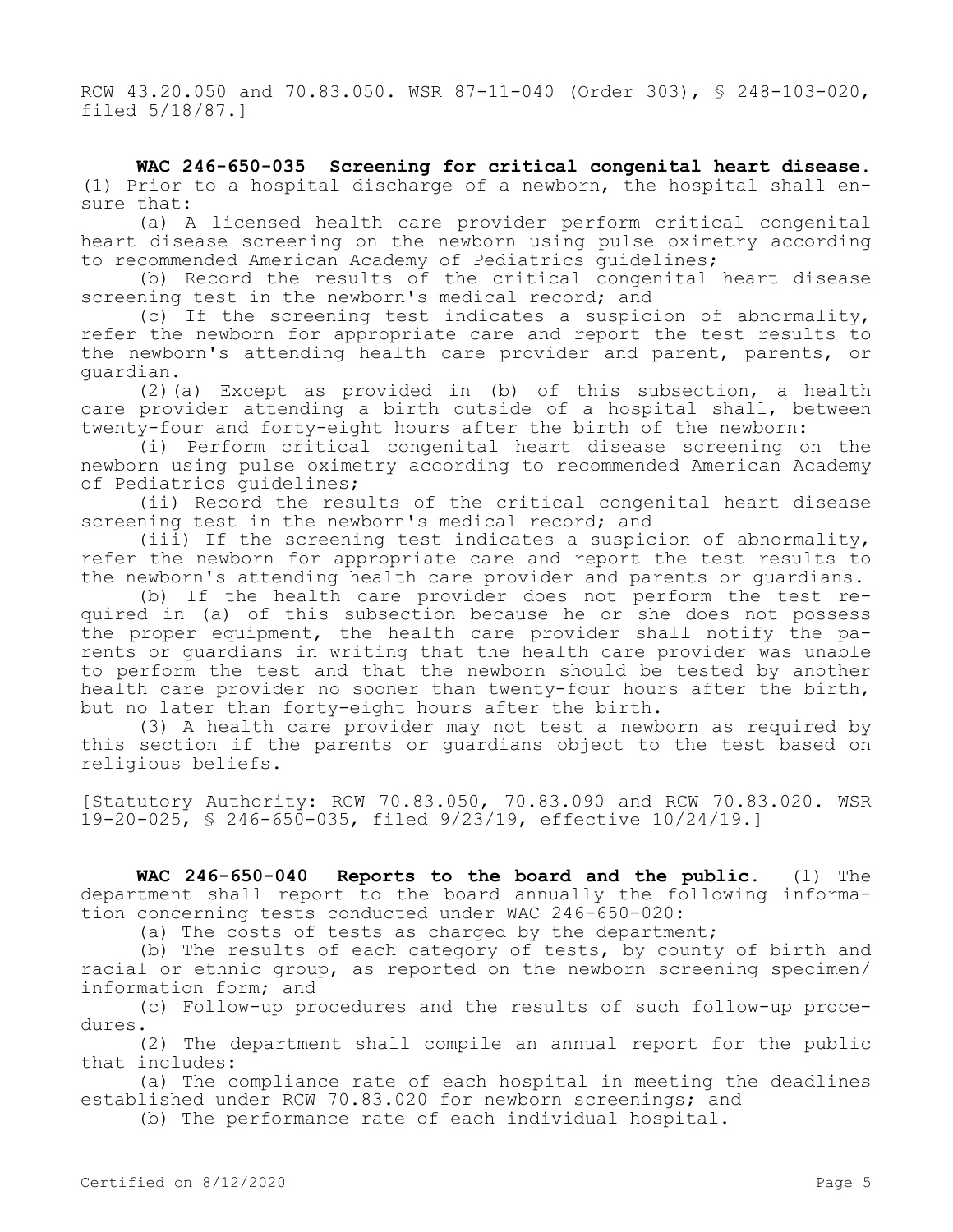(3) The reports must be made available in a format that does not disclose the identifying information related to any infant, parent or guardian, or health care provider.

(4) The report must be posted in an accessible location on the department of health's website.

[Statutory Authority: RCW 70.83.050, 70.83.090 and RCW 70.83.020. WSR 19-20-025, § 246-650-040, filed 9/23/19, effective 10/24/19. Statutory Authority: Chapter 70.83 RCW. WSR 14-21-017, § 246-650-040, filed 10/2/14, effective 11/2/14. Statutory Authority: Chapters 70.83, 43.20 RCW. WSR 03-24-026, § 246-650-040, filed 11/24/03, effective 12/25/03.]

**WAC 246-650-050 Privacy and security of newborn screening specimen/information forms.** The newborn screening specimen/information form submitted to the department pursuant to WAC 246-650-020 becomes the property of the state of Washington upon receipt by the Washington state public health laboratory. The department shall protect the privacy of newborns and their families and assure that all specimen/ information forms submitted for screening are protected from inappropriate use or access. A newborn specimen/information form contains health care information that is confidential under chapter 70.02 RCW.

(1) Storage: The newborn screening specimen/information forms shall be kept at ambient temperature in secured storage to preserve their confidentiality and prevent access by unauthorized persons.

(2) Retention/destruction: The newborn screening specimen/information form shall be retained until the child is twenty-one years old in accordance with the requirements for hospitals specified in RCW 70.41.190. After this time the department shall destroy the form.

EXCEPTION FOR PARENTAL REQUEST: Upon request of a parent or guardian (or a patient who is over the age of eighteen years), the department shall destroy the newborn screening specimen/information form only after all required screening tests have been performed and if the patient's screening/clinical status related to these tests is not in question.

(3) Access: Access to stored newborn screening specimen/information forms must be restricted to department employees and those contractors or others approved by the department as necessary to meet specific program needs. Access is contingent upon compliance with all applicable federal and state laws, regulations, and policies safeguarding the privacy and confidentiality of medical information. The department shall assure that those granted access understand the confidentiality requirements and have a signed confidentiality agreement on file.

(4) Release: Dried blood spot samples and specimen information may only be released when required by state or federal law or under the following conditions:

(a) A sample from a specimen and copies of associated identifying information (patient information and testing results, if requested) may be released to:

(i) A health care provider at the request of the patient or his or her legal representative after completing and signing a written request form approved by the department. The release form must be provided to the director of newborn screening before the request will be fulfilled.

(ii) A researcher with the written, informed consent of the patient or the patient's legal representative as part of a research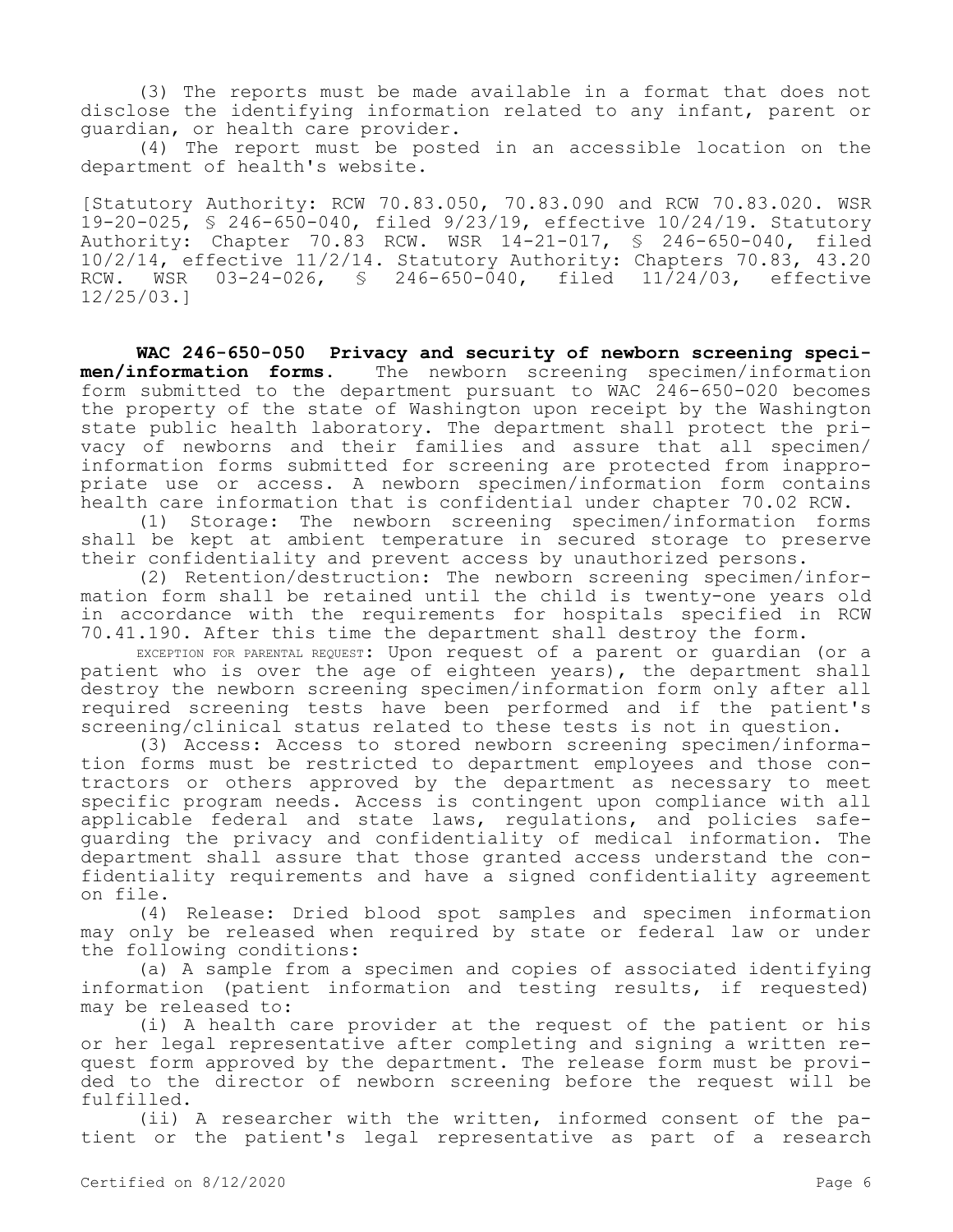project that has been reviewed and approved by the Washington state institutional review board and the secretary or designee of the department.

(iii) A named person in a legally executed subpoena following review and approval of the state attorney general.

(iv) A person to whom release is mandated by order of a court of competent jurisdiction.

(b) Anonymous samples may be released if the department determines that the intended use has significant potential health benefit and that each of the following criteria have been met:

(i) The investigation design is adequate to assure anonymity will be preserved.

(ii) All newborn screening tests have been completed and the status of the infant is resolved.

(iii) At least one fully adequate spot will remain after the anonymous sample has been taken.

(iv) Sufficient resources (personnel) are available for extracting the samples.

(v) The Washington state institutional review board has reviewed and approved the investigation. This requirement may be waived by the department for a very small (i.e., less than 100 sample) pilot study where the intent is to evaluate a testing tool, as opposed to an evaluation where the intent is to measure some characteristic of a population.

(5) Notification: The department shall notify parents or guardians of the specimen storage, retention/destruction and access requirements through the department's newborn screening informational pamphlet.

[Statutory Authority: RCW 70.83.050, 70.83.090 and RCW 70.83.020. WSR 19-20-025, § 246-650-050, filed 9/23/19, effective 10/24/19. Statutory Authority: Chapters 70.83, 43.20 RCW. WSR 03-24-026, § 246-650-050, filed 11/24/03, effective 12/25/03.]

**WAC 246-650-990 Screening charge.** The department has authority under RCW 43.20B.020 to require a reasonable charge from parents, guardians, or responsible parties for the costs of newborn screening. The charge is to be collected through the facility where the specimen was obtained.

[Statutory Authority: RCW 70.83.050, 70.83.090 and RCW 70.83.020. WSR 19-20-025, § 246-650-990, filed 9/23/19, effective 10/24/19. Statutory Authority: RCW 70.83.040. WSR 99-20-036, § 246-650-990, filed 9/29/99, effective 10/30/99. Statutory Authority: RCW 43.20B.020. WSR 92-02-018 (Order 224), § 246-650-990, filed 12/23/91, effective 1/23/92. Statutory Authority: RCW 43.20.050. WSR 91-02-051 (Order 124B), recodified as  $\frac{1}{5}$  246-650-990, filed 12/27/90, effective 1/31/91. Statutory Authority: RCW 43.20.050 and 70.83.050. WSR 87-11-040 (Order 303), § 248-103-030, filed 5/18/87.]

**WAC 246-650-991 Specialty clinic support fee.** The department has the authority under RCW 70.83.023 to collect an eight dollar and forty cent fee for each infant screened to fund specialty clinics that provide treatment services for congenital disorders defined by the state board of health under RCW 70.83.020, and may also be used for